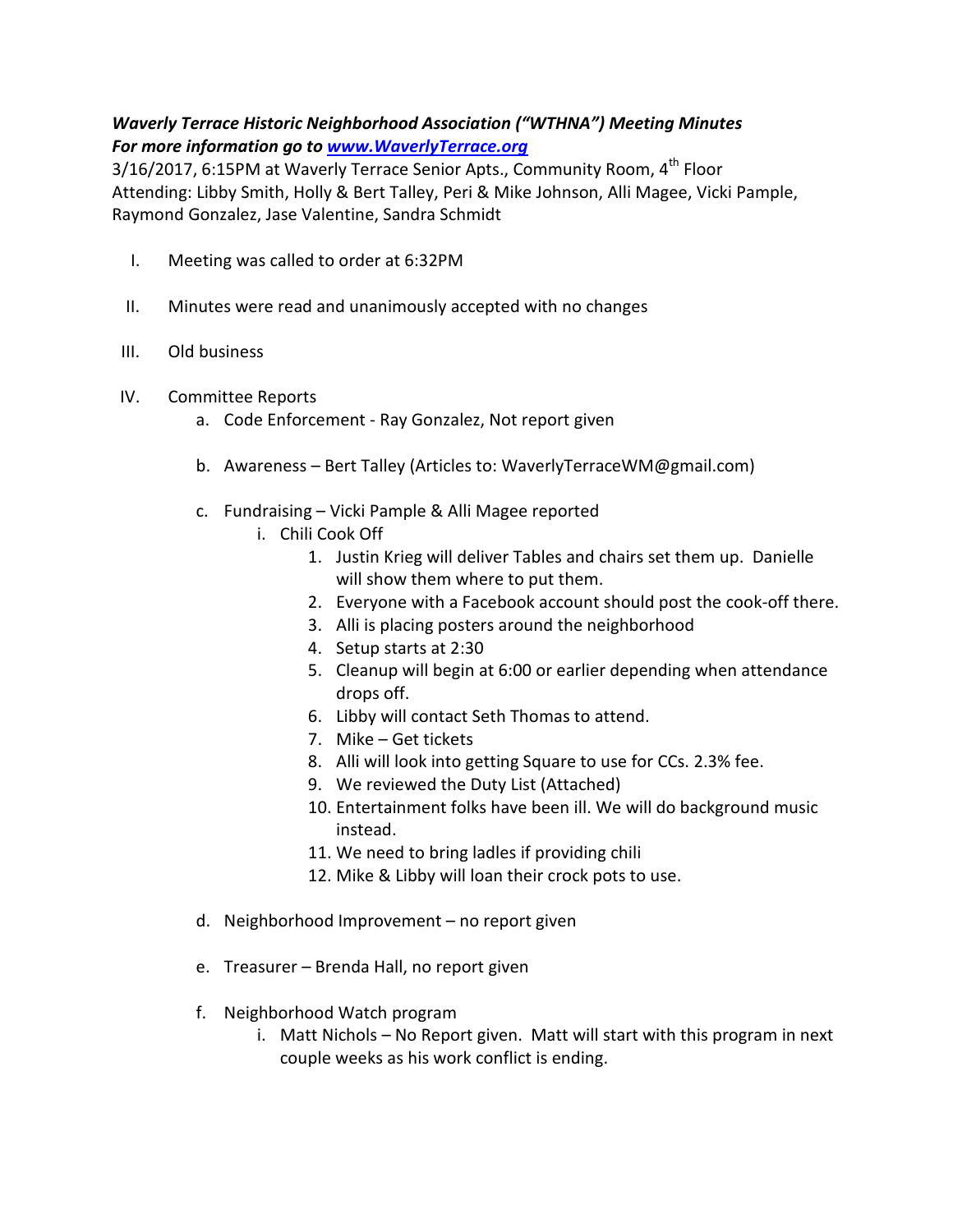- V. New Business
	- a. Alli will look into getting Square to use for CCs. 2.3% fee. Motion was made for WTHNA to get ability to accept CCs and unanimously approved.
- VI. Next Meeting Thursday, 4/20/2015, 6:15PM, at Waverly Terrace Senior Apartments, 4<sup>th</sup> Floor, Community Room
- VII. Meeting adjourned at 7:40PM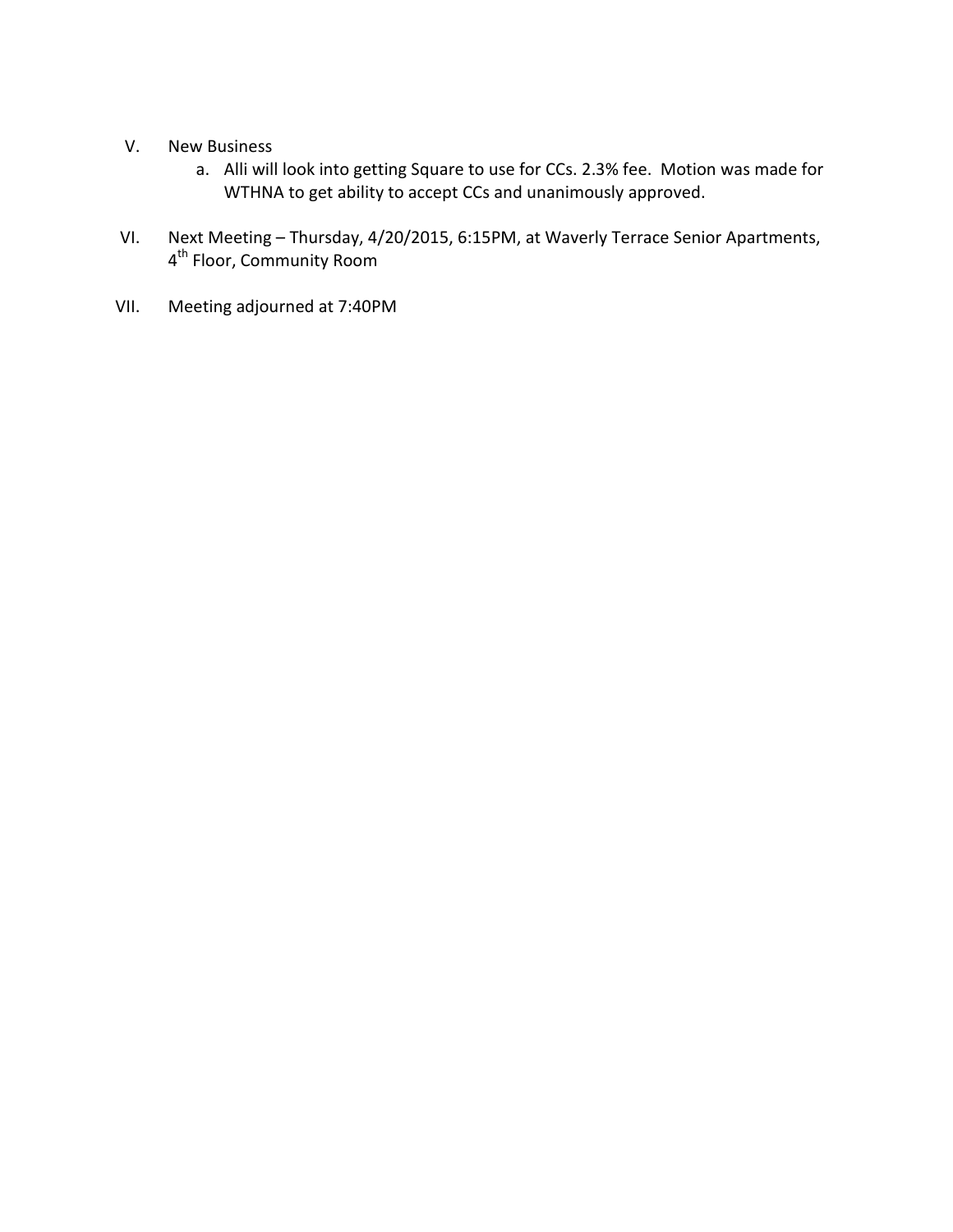------------------------------------ Last Month's Minutes --------------------------------------

## Waverly Terrace Historic Neighborhood Association ("WTHNA") Meeting Minutes For more information go to www.WaverlyTerrace.org

2/16/2017, 6:15PM at Waverly Terrace Senior Apts., Community Room, 4<sup>th</sup> Floor Attending: Libby Smith, Brenda Hall, Dianne Armstrong, Holly & Bert Talley, Peri & Mike Johnson, Johnny King, Alli & Jon Magee, Debra Poole, Vicki Pample, Raymond Gonzalez, Jase Valentine, Justin Krieg of Historic Columbus, Jackie Woodhouse, Beverly Baldwin

- I. Meeting was called to order at 6:27PM
- II. Minutes were read and unanimously accepted with no changes
- III. Old business
- IV. Committee Reports
	- a. Code Enforcement, Ray Gonzalez Ray will report code violations on Peabody house a few doors down Brenda Hall and other homes in Waverly Terrace to the city. Libby will also contact Seth Brown for help with code violations. Ray will get a list of vacant homes to Betty Middleton, Tax Assessor, to find out if the taxes are being paid or not.
	- b. Awareness Bert Talley (Articles to: WaverlyTerraceWM@gmail.com) Some vacant houses are not secure and boarded-up homes are being are being broken into. And there has been late night traffic in and out of houses. Call 911 to report any suspicious activity.
	- c. Fundraising Vicki Pample & Alli Magee reported
		- i. Chili Cook Off
			- 1. Tentative March  $11^{th}$  or  $18^{th}$ . Libby will confirm availability with Amanda Hurst and let Alli know.
			- 2. We will buy a plaque for the winner that will remain in the Waverly Terrace Apartments showing the annual winner. Alli found a nice one for about \$75
			- 3. So far, eight chili cookers have volunteered. Mike & Libby are back-up cooks, if needed.
			- 4. Mike will put the Volunteer Task list on the website to get more volunteers. Alli will email the list to Mike
			- 5. Justin can help with table & chairs for the Chili Cook off. We need about 10 tables and 80 chairs. And will include delivery and pickup.
			- 6. Justin Krieg, Historic Columbus, will judge. Alli will contact Bill Gaddy about the gift certificate from Rosehill Seafood.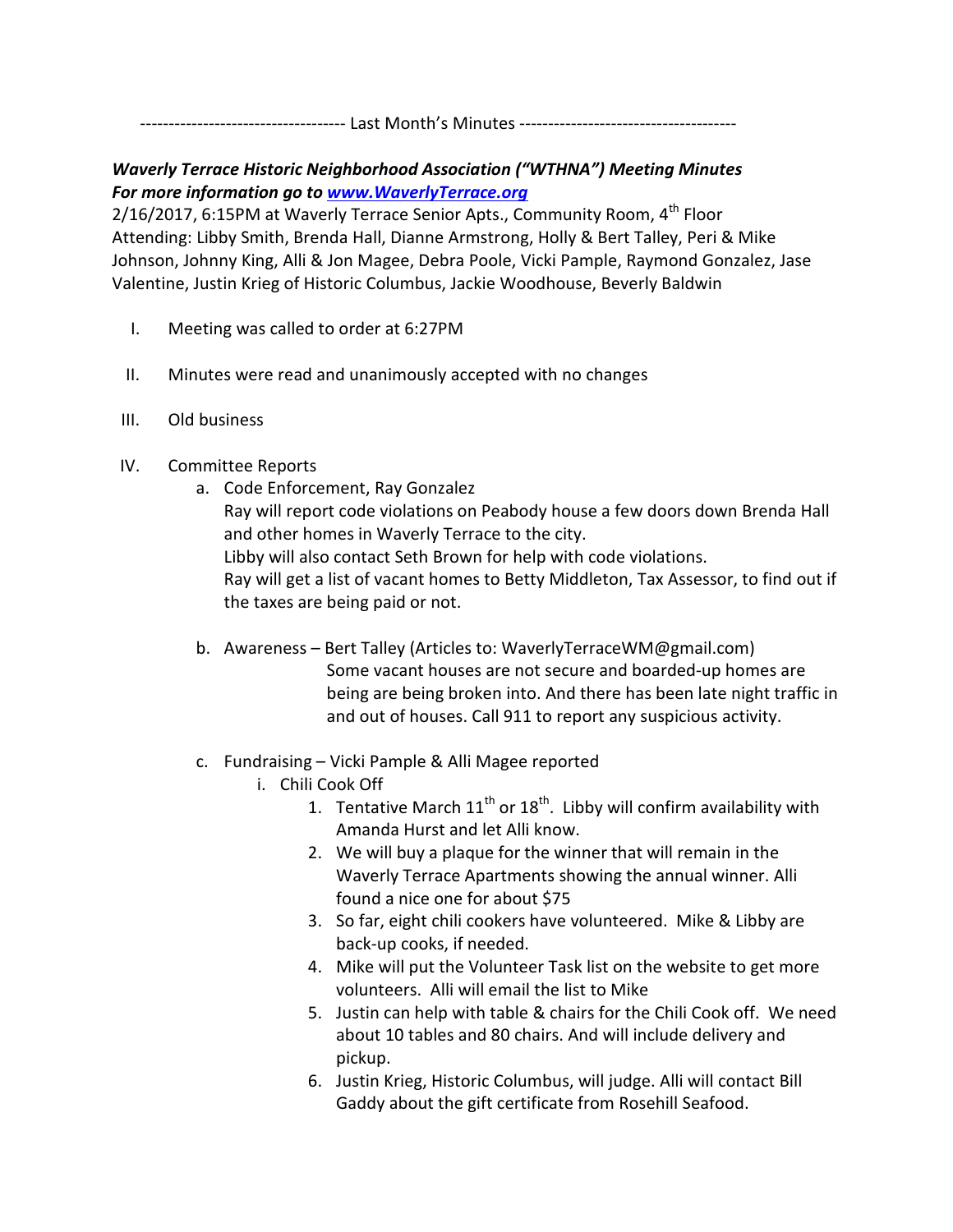## d. Neighborhood Improvement

Flowerbeds – We approved pay Herman to clean up the flower bed at  $10^{th}$  and  $29^{\mathsf{th}}$ 

e. Treasurer – Brenda Hall, presented her report (Attached) Unanimously accepted and approved with no changes. Brenda will mail reminders to past members to pay membership dues.

## V. New Business

a. Justin Krieg from Historic Columbus gave us an update on what they have been doing and specifically in Waverly Terrace.

Church – the sale did not close. But, a backup offer has been negotiated and is under contract with new buyer. Date to close is March 3<sup>rd</sup>.

Green monster house – offered \$20K but no accepted, countered in the \$30K and close within 5 days. In investment groups bought it last Tuesday and they want to get it habitable for rentals. The city is aware of many code violations and they will have to adhere to code. The building permit will require Historic review. The cinder-block apartments are not required to be decommissioned. Rebecca George Burned house – Have verbal agreement. Will clean out, new roof, and stabilize the building (\$25K– \$30K cost). Then, will put up for sale. Historic Loans – are available from them. \$5k to \$15k and 5 year to pay back at 2% interest. Loans are for exterior repairs, paint, new windows, brick work, driveways, storm windows (\$150 to \$200 cost), fences and more. Loans are not for screened-in porches or plants.

Re-zoning – Justin suggested contacting Will Johnson, Garret's boss, to escalate visibility for the need for rezoning. Libby will send another letter. Justin will confirm that if a home remains empty for 6 months, it will have to convert to single family dwelling. The city has over 100 homes for demolition and based on budget will take over 10 years to get them done.

Lunch & Lecture – Glenn Albright will speak about growing up in Waverly Terrace in April. Justin will get information to Libby to share with the group

Vicki Pample – house across the street vacant and boarded up for about 12 years. Justin, we can't do anything about it if the owner is still paying the taxes and the house is not immediate health/safety risk, the city can't do anything.

b. Mike announced that membership dues are payable. In arrears if not paid by March  $1<sup>st</sup>$ .

| Individual (Silver) (1/2 vote)  \$10.00 |  |
|-----------------------------------------|--|
| Individual (Gold) (1 vote)  \$20.00     |  |
| Family (2 votes)  \$30.00               |  |